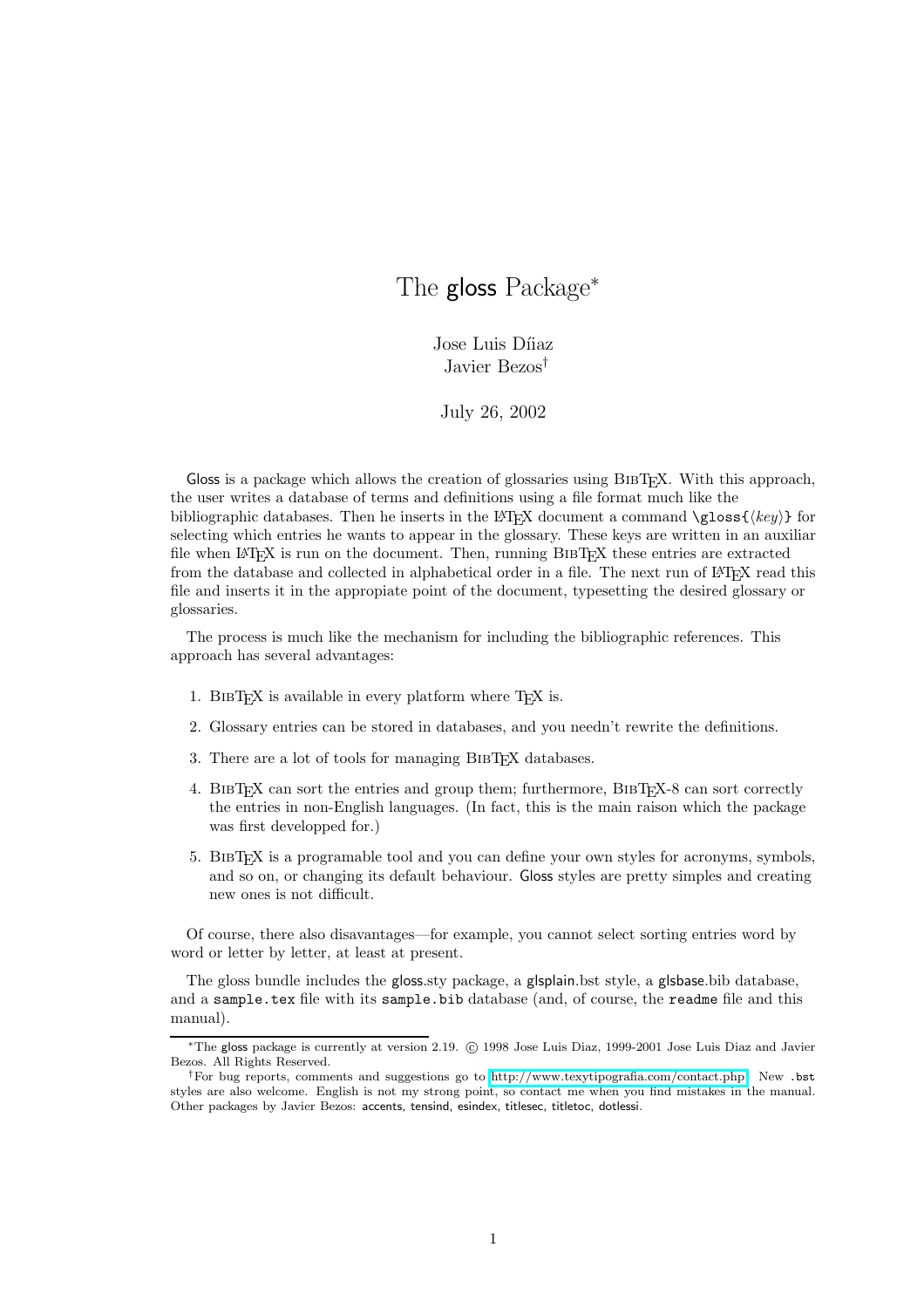### 1 The data files

If you know BibTEX, you will find this section easy to understand. A data file contains a set of records defining terms, and its name must have the extension .bib. Every entry has the following format:

```
@gd{gnu,
  word = {gnu},
  definition = {Extrange animal}
}
```
Here

- gnu is a key identifying the record;
- word is the word which will be used as headword and in the text; and
- definition is the definition printed in the glossary.

Here is the description of the available fields, and when they are used

- word Required. It should be given always as it would be written at the middle of a sentence. The basic style glsplain converts its first letter to uppercase for use after a period. In the generated glossary, entries with the same initial are grouped, preceded by a heading with that letter.
- definition Required. The definition can be as long an you want, but you should note that implicit paragraphs (those with a blank line) are ignored and a \par would be necessary. The final period should be omitted because it is supplied later (and sometimes it will be replaced by a comma).
- short Optional. A short form. It could be a symbol, an acronym, etc. depending on the nature of the glossary.
- sort-word Optional. If present, this field will be used to sort the entries. It is useful in greek symbols and signs, for example.
- group Optional. This field should consist in an uppercase letter and is intended for entries not beginning (or not containing) letters. Entries with the same group are gathered in the glossary under a single heading and sorted in the whole glossary using this letter, with entries without group placed as if they had a group key of L. Using both sort-word and this field allows grouping, say, greek symbols, numbers, signs and the like under seperate headings. More on that later.
- heading Optional. It forces an entry to be listed under the given heading. Useful in non-English languages when letters with diacriticals are used (even with BIBTEX-8):

```
@gd{gnu,
 word = "\{\ \A\}nimo,
 definition = "...",heading = "A"
```
This field is uncompatible with group.

The @gd entry type is the only available currently in glsplain. @glossdef is a synonymous.

The default crossref field is available, but in glossaries is mostly unpractical except in a few cases (for example, in a list of symbols with the same greek letter with many meanings).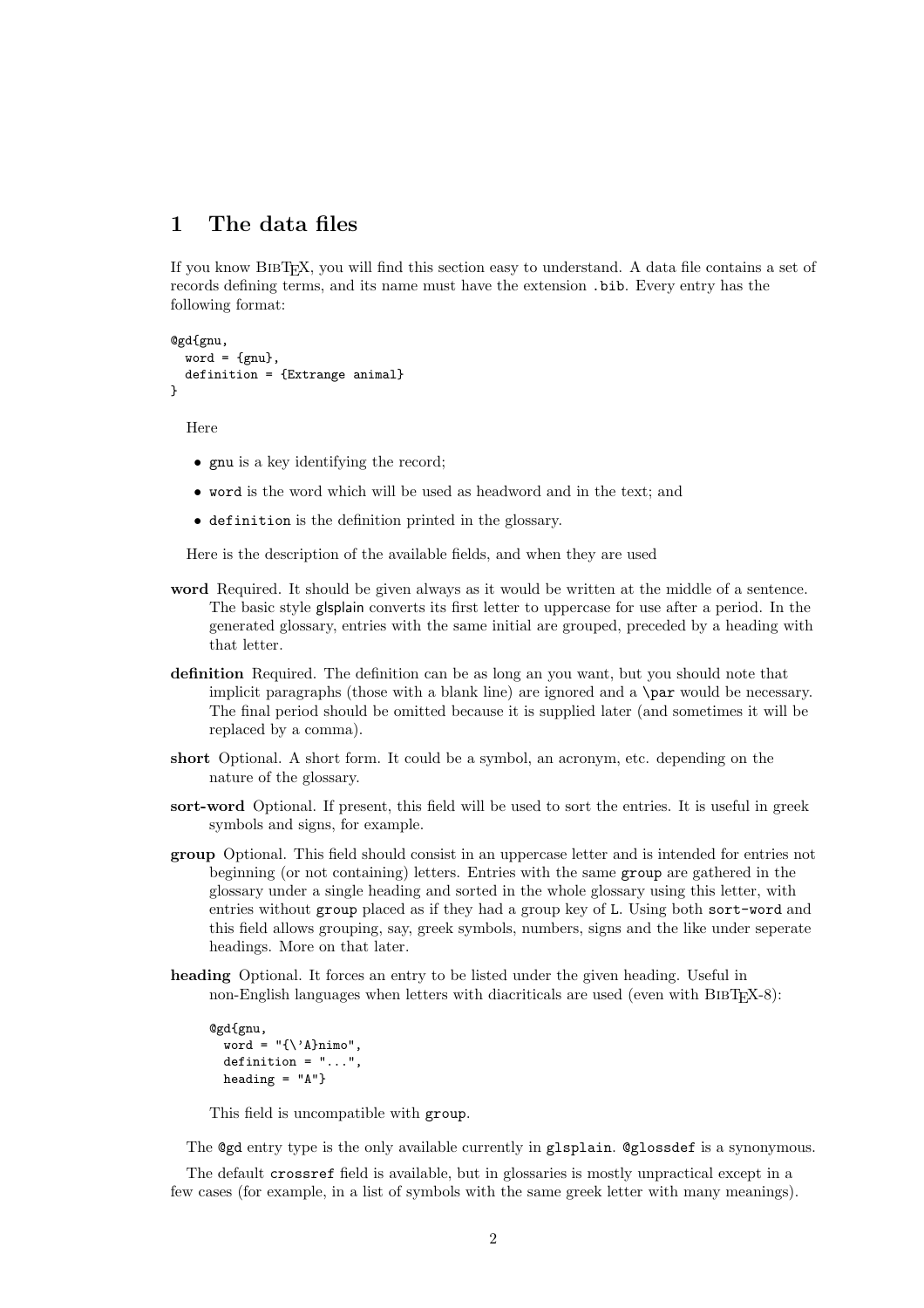### 2 Basic commands

### \makegloss

This command in the preamble tells gloss to create a glossary.

#### $\setminus$ gloss $\{\langle key \rangle\}$

Similar to **\cite.** It writes a "citation" to the auxiliary file .gls.aux. Sadly, this double extension is necessary because BIBTEX requires the input file to be named with the .aux extension. Below is explained how MS-DOS users can work around that. Note that this file is not reread by the document, it just provides information to BIBTEX of terms cited.

#### $\printgloss\{\langle databases\rangle\}$

Similar to \bibliography. It prints the glossary stored into the .gls.bbl file generated by BIBT<sub>E</sub>X from .gls.aux.

In this basic interface the glsplain style is used always.

### 3 The generated glossary

The steps to generate and use the glossary are:

- LAT<sub>EX</sub> the document (let's call it file.tex),
- BIBT<sub>F</sub>X the .gls.aux file (i.e., bibtex file.gls),
- LAT<sub>EX</sub> the document again, and
- LAT<sub>E</sub>X again if there are unresolved cross references.

Once LATEXed the document, and BIBTEXed the .gls.aux file, you will get the glossary in the .gls.bbl with the following T<sub>EX</sub> format:

- the whole glossary is enclosed in the thegloss environment, which just prints the sectioning heading whith the \glossname title;
- a series of \glossheadings (or \glossgroups) commands and glossitems environments. Note that gloss items are not commands but environments. The glossitem\* environment means that the definition of the entry ends with a period.

## 4 The whole thing

Most of the formatting is done by the package and not by BIBTFX. The glsplain style provides two forms, sometimes three, of terms: the basic form as given in word to be used in the text, and probably as headword, the second one is word with the first letter uppercased to be used at the beginning of a sentence; and only if short was included, a short form.

Not surprisingly, the syntax of the gloss commands is very alike to that of bibliographies with some touches from that of indexes.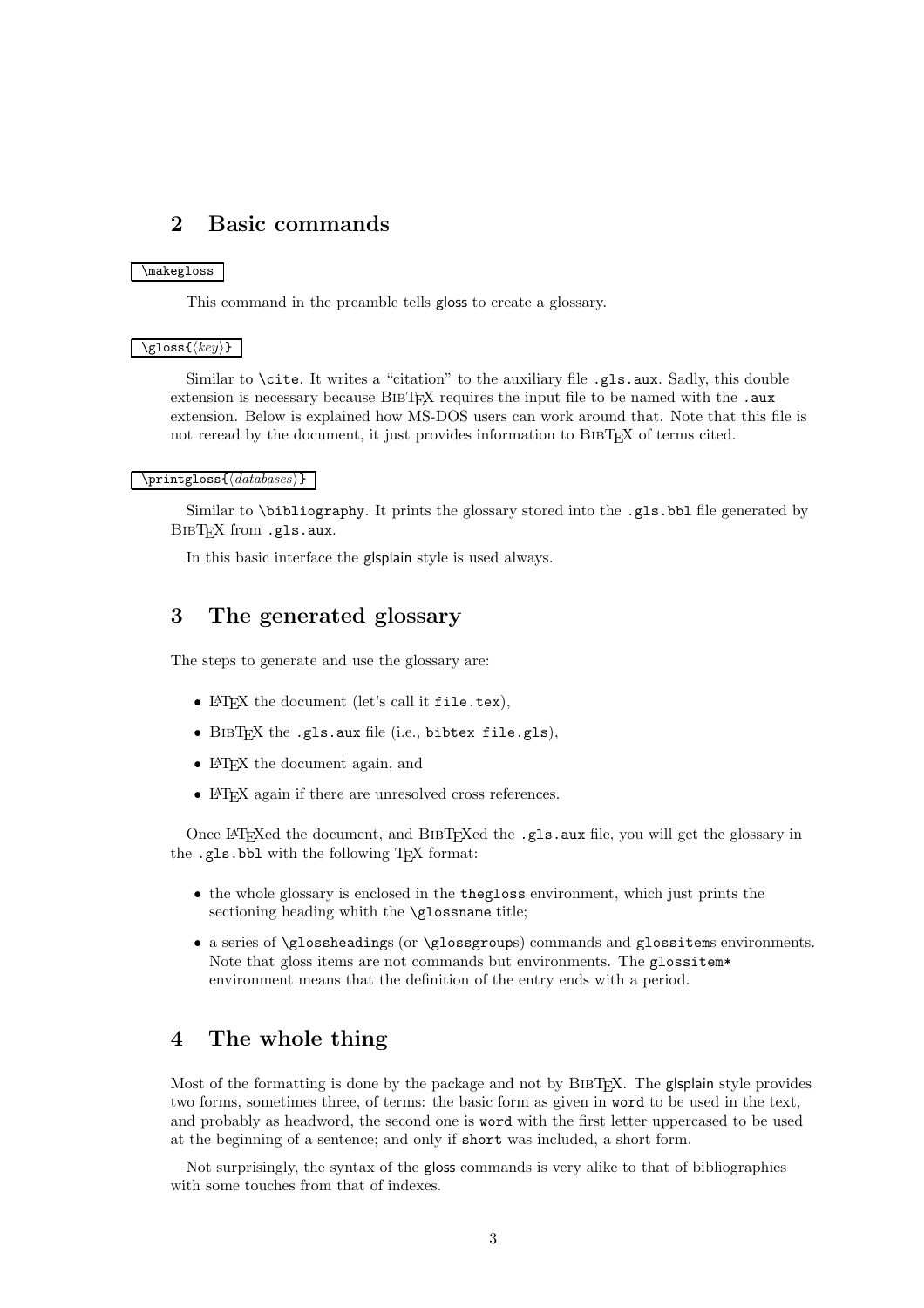### 4.1 Package options

### refpages

The number of the first page where the term is referred to, is appended to the gloss entry.

### 4.2 Multiple glossaries

```
\makegloss
\newcommand{\mbox{\q}{}g\label{thm} \label{thm:1}
```
For defining a new glossary use \newgloss. The \makegloss command is just a synonymous with

### \newgloss{default}{.gls}{\glossname}{glsplain}

Note that the suffix does include the dot.

MS-DOS users must use \newgloss instead of \makegloss, and a document name with at most seven letters. For instance:

#### \newgloss{default}{G}{\glossname}{glsplain}

Note that, in this case, the suffix does not include the dot (this way we avoid double extensions).

#### $\partial\{\eta(x)\}$ { $\langle databases\rangle$ }

Prints the  $\langle name \rangle$  glossary. By default, the default one is printed.

### 4.3 The \gloss command

\gloss[ $\langle options\rangle$ ]{ $\langle key\rangle$ }

Possible options are:

- nocite makes the command behave in the same fashion as \nocite. For example, with \gloss[nocite]{\*} all entries of the databases are included in the glossary.<sup>[1](#page-3-0)</sup>
- refpage tells gloss to ignore previous references to pages. Sometimes you say things like "...at the end of the chapter, we will introduce the concept of..."; when the concept is actually introduced you should use this option.
- $\langle name \rangle$  of the glossary file where the key is written, as defined by **\newgloss**. The key will be written into that glossary. If there is no  $\langle name \rangle$  it defaults to default.

The following options control the format of the term in the text.

• word prints the term exactly as given in the word field.

<span id="page-3-0"></span><sup>&</sup>lt;sup>1</sup>The command **\onlygloss** is a deprecated synonymous with **\gloss[nocite]**.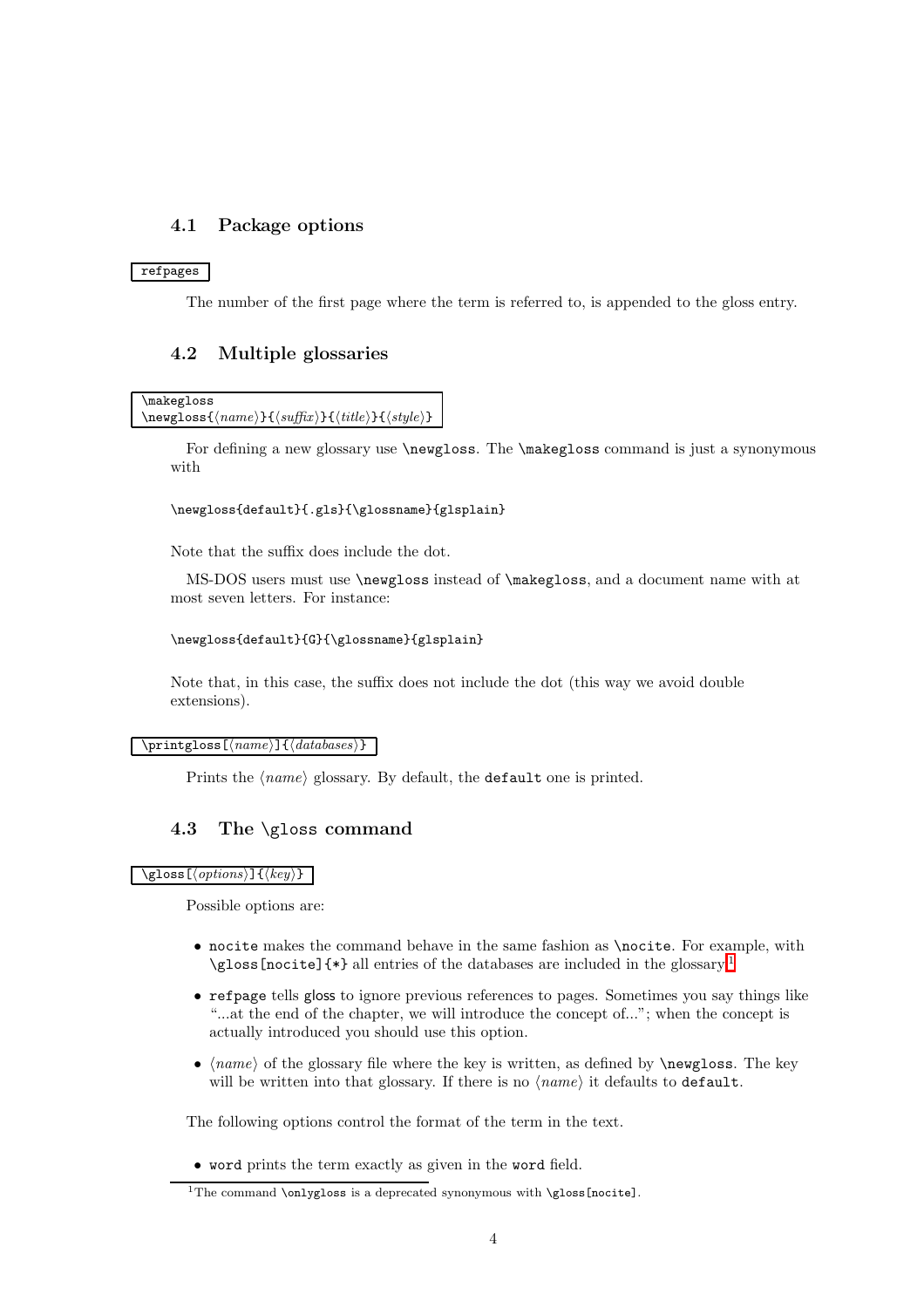• Word prints the term as given in the word field, but with the first letter uppercased.<sup>[2](#page-4-0)</sup>

...discovered. \gloss[Word]{spectroscopy} became one of the most...

- short prints the short form, provided the bib file defines it (if not a warning is reported).
- Long prints a combination of Word and short: "Word (short)".
- long prints a combination of word and short: "word (short)". For example, the very first time an acronym is used:

...and the proposals made by the \gloss[long]{iupac} provide...

Of course, you may want the following references to be in the short form; just define

\newcommand{\acronym}[2][]{\gloss[short,#1]{#2}}

The former (nocite and refpage) are built in,  $\langle name \rangle$ s are created by  $\langle newgloss, and the$ latter are created by the package with \setglosstext; if no option defined by \setglosstext is included, it defaults to word.

```
\setminussetglosstext\{ \langle option\text{-}name \rangle\}\{ \langle format \rangle\} (3 parameters)
\left\{\{format\} \right\} \ifglossshort*{\lamatilificanative}
```
\setglosstext sets how entries are printed in the main text by \gloss, where  $\langle option\text{-}name\rangle$  is the name to be used in the optional argument of  $\gtrsim$  There are five predefined formats, described above, which you may redefine or complement with new defined ones. In  $\langle format \rangle$  there are three available arguments, which are defined implicitly: #1 is word, #2 is word with its initial uppercased, and #3 is the short field. Thus, the package does the following:

```
\setglosstext{word}{#1}
\setglosstext{Word}{#2}
\setglosstext{short}{\ifglossshort*{#3}{}}
\setglosstext{long}{#1\ifglossshort*{ (#3)}{}}
\setglosstext{Long}{#2\ifglossshort*{ (#3)}{}}
```
Use is made of \ifglossshort which takes the first argument if the short form exists, and the second one if does not exist. In the latter case, that is done silently in the unstarred version, but with an error in the starred one.

### 4.4 Glossary layout

 $\sqrt{\text{glossheading}\{\text{format}\}}$ 

Sets how the headings are formatted; it is redefined with \renewcommand. For example:

```
\renewcommand\glossheading[1]{%
  \stopglosslist
  \subsection*{#1}}
```
<span id="page-4-0"></span><sup>&</sup>lt;sup>2</sup>The command  $\G$ loss is a deprecated synonymous with  $\gtrsim$  [Word].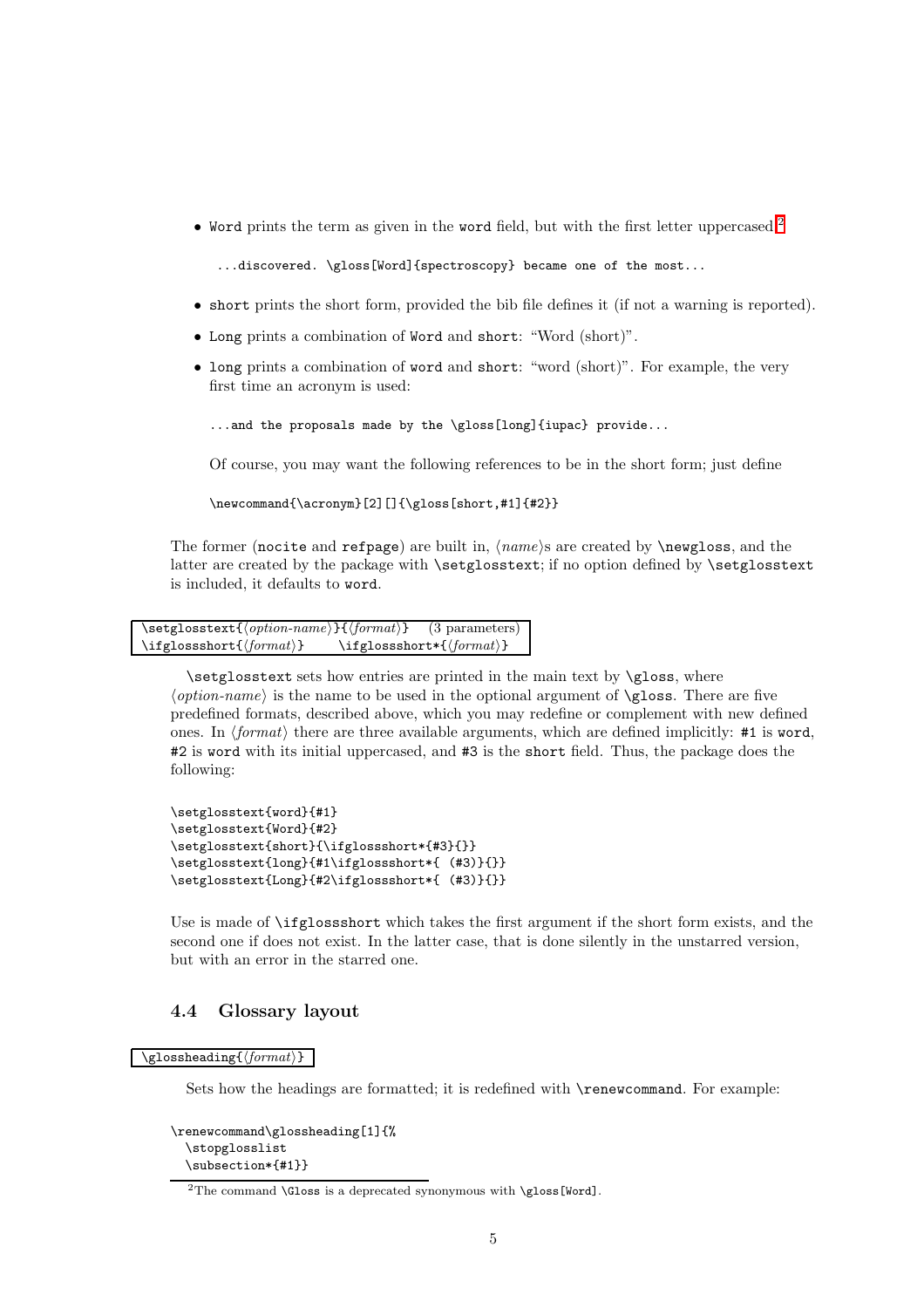#### $\setminus$ setglossgroup $\{\langle \text{group}\rangle\}$ { $\langle \text{heading}\rangle$ }

Sets the heading corresponding to entries grouped by glsplain under the same group key (and preceded by \glossgroup, which in turn calls \glossheading).

\setglossgroup{C}{Signs}

#### $\setminus$ setglosslabel $\{\forall \text{format}\}$  (3 parameters)

Sets which of the three forms are printed as label in the gloss items and some other optional formatting.

The package does:

\setglosslabel{\sffamily\bfseries#1\ifglossshort{ (#3)}{}}

#### thegloss

By default, the main environment just prints the gloss title. You may change its definition.

#### glosslist \stopglosslist

You usually won't see the glosslist environment. It is automatically started by glossitem if necessary. You may stop it with the \stopglosslist. That's so done to interact with the format of the heading for each letter group. The above example of  $\gtrsim$  10s sheading uses it because sectioning commands cannot be used inside lists; this way, the list is stopped, the title is printed, and the following glossitem restarts the list. If you say:

```
\renewcommand{\glossheading}[1]{}
```
the whole glossary is printed in a single list (with no unwanted space between letter groups).

Gloss provides its own format for glosslist (simply because the authors like it) with a \glosshang length to adjust the left margin, but you may change its definition.

#### glossitem glossitem\*

Its \begin consists of an \item and some additional stuff. Its \end adds a period (except in the starred version) or the page number. You should not modify this environment, except if you want a format not based in a list environment.

Here is an example of how to modify the layout of the glossary:

```
\setglosslabel{#2}
```

```
\renewcommand{\glossheading}[1]{%
  \stopglosslist % -- Don't forget that!
  \vspace{1pc}%
  {\large\centering\bfseries#1\par}}
\renewenvironment{glosslist}
  {\begin{description}}
  {\end{description}}
```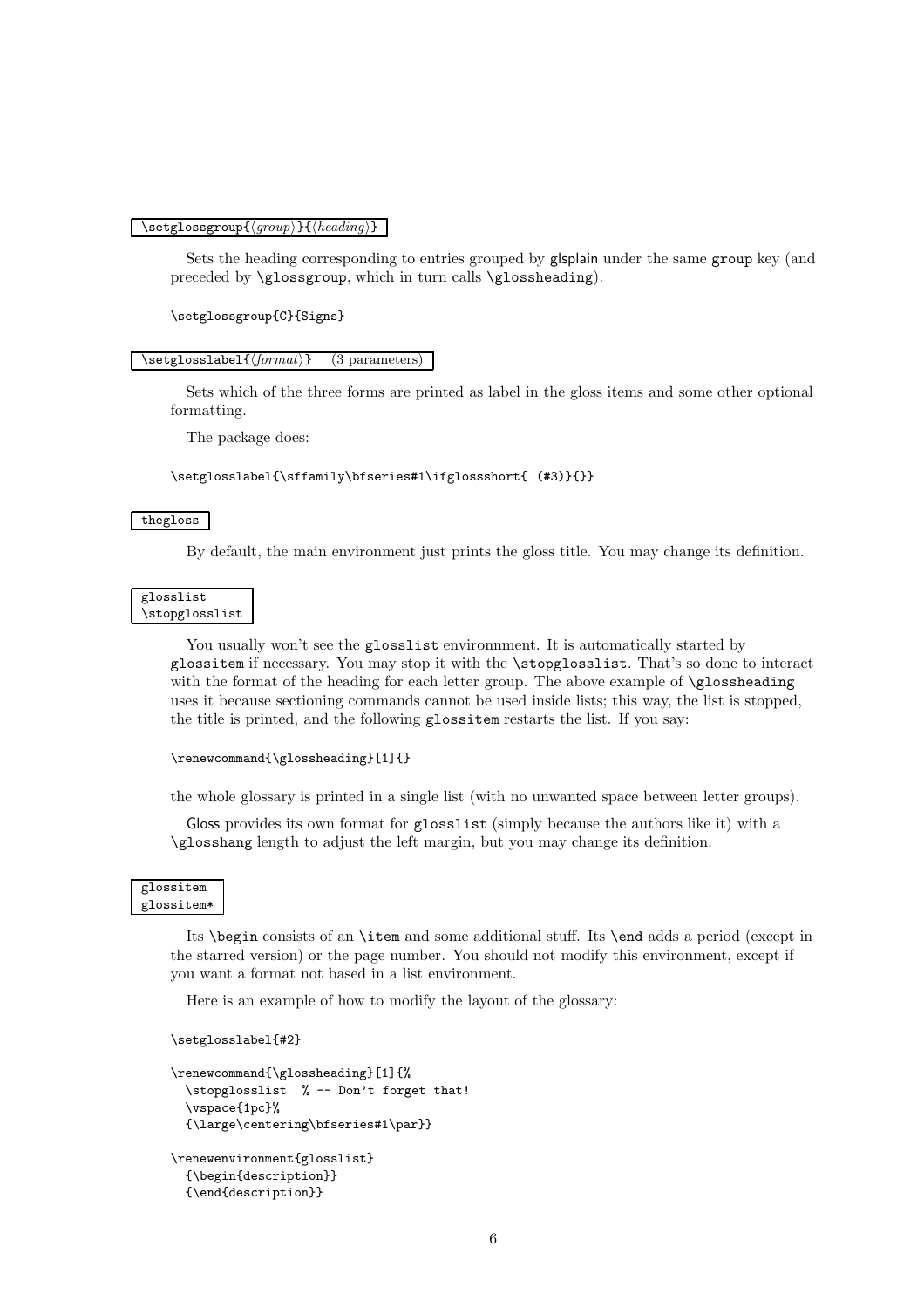```
\glosspage
\xglosspage
```
This command is used to print the page at the end of the gloss entry with refpages. If the entry ends with a period,  $\xrightarrow{\nglosspage}$  is used, which by default just maps to  $\gtrsim$  plosspage. You may redefine them with \renewcommand:

```
\renewcommand{\glosspage}[1]{. (See page~#1)}
\renewcommand{\xglosspage}[1]{ (See page~#1)}
```
# 5 Order of items

Now we explain how BIBTEX sorts and groups entries. Firstly, the necessary values are assigned, if necessary. The group field is used, as stated above, for entries consisting of non alphabetical terms, and differents steps are followed depending on whether this field exists or not.

If group is not present, then

- sort-word, if omitted, is word lowercased with non alphabetical signs removed.
- heading, if omitted, is the first letter in word.

If group is present, then

- sort-word, if omitted, is word lowercased with non alphabetical signs not removed.
- heading is not used.

Now, entries can be sorted. First, they are ordered by group, and then, inside each group, by sort-word. In fields with group and no sort-word the ASCII codes are used. No further sortening is done. Finally, entries are grouped: first, consecutive entries with the same group field; then, consecutive entries whose group is "L" and with the same heading field. Note that group sorts and groups, sort-word just sorts, and heading just groups.

Now, let's answer the following simple question: When should I use heading and sort-word? If the word begins with a letter with diacritical mark alphabetized under the letter without diacritical mark (a fairly frequent case), use heading, does not matter you are using BIBT<sub>EX</sub> or BIBT<sub>EX8</sub>:

```
@gd{ecole,
  word = "\{\ \}e}cole",
  definition = "...",heading = "E"
}
```
(école and 'ecole are allowed, too).

If the word begins with a letter which is placed under a heading of its own, use sort-word in BIBTEX and nothing in BIBTEX8 (provided a correct sorting file is provided, which is not the case for many languages):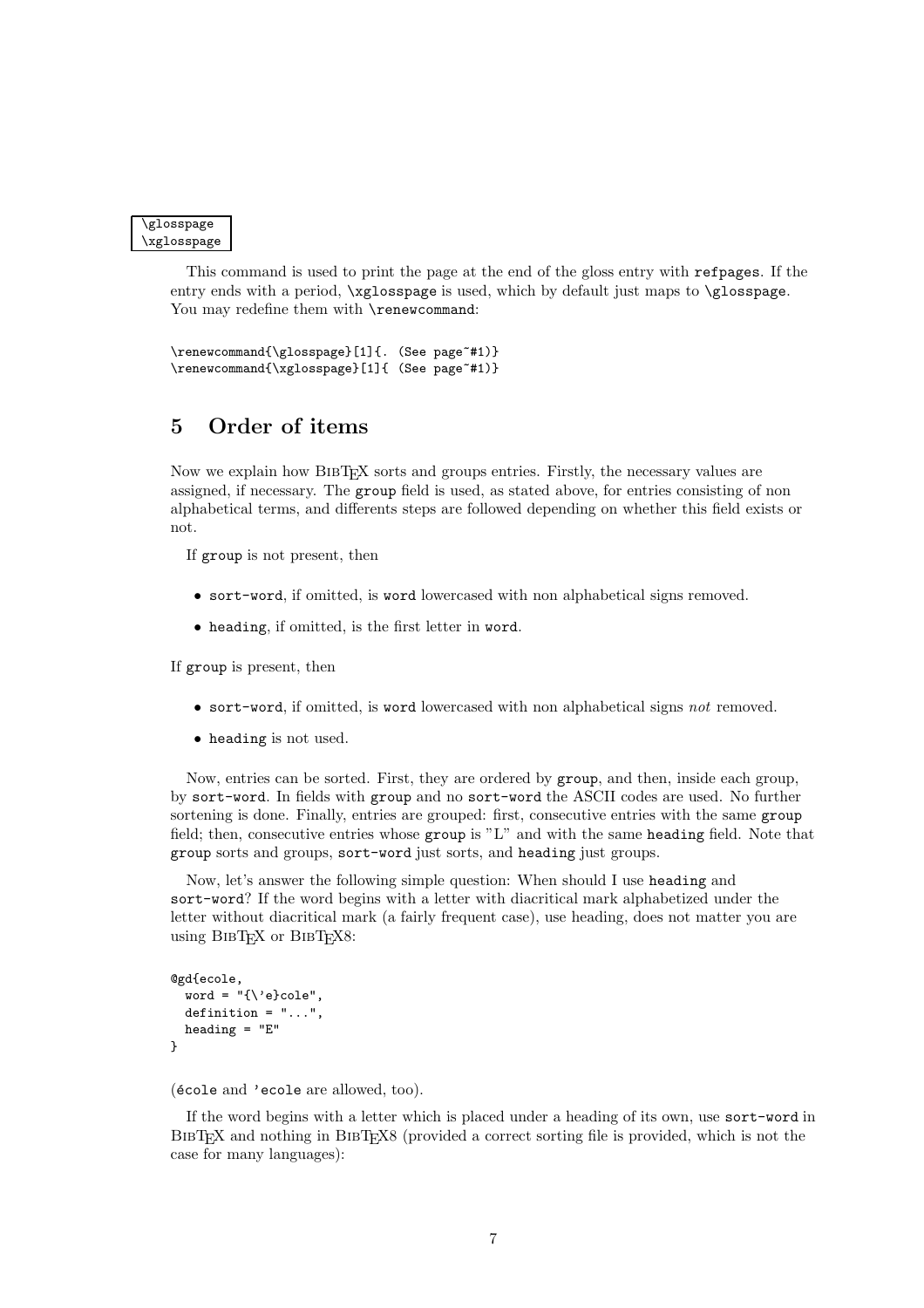```
@gd{nname,
  word = "\{\n\^n\}ame",
  definition = "..."
  sort-word = "nzzame"
}
```
in 7-bits versions. In 8-bits version, you may set word as  $\tilde{n}$  and suppress the sort-word field.

Anyway, if you are using a 7-bits version you may want using both fields:

```
@gd{innigo,
  word = "\{\'\I\}\^n\nigo",
  definition = "...",heading = "I",
  sort-word = "Inzzigo"
}
```
Finaly, gloss provides inside the thegloss environment the \+zz+ command expanding to nothing, where zz is any text helping in sorting entries (usualy zz); this way, sort-field is not necessary in most of cases:

```
@gd{nname,
  word = \sqrt{\n\pi}+zz+}ame",
  definition = "..."
}
```
An example in Swedish is  $\t{zz*}\r{a}$ , in Czech  ${\v{c}}\t{z*}$ , and in Breton (8-bits)  $\+\n+n+\$ n. (Of course, BIBTEX could translate from a readable form to one for alphabetizing. That should be done in a future.) Using either sort-word or \+zz+ is a question of personal taste; One of us  $[JB]$  uses sort-word while the other  $[JLDA]$  prefers BIBT<sub>EX</sub>8. This syntax is not compliant with the LATEX interface guidelines (use braces or brackets always) but it's short, which was the main goal; this feature is mostly unsuportted, however.

# 6 Complements

### 6.1 The glsbase database

This database defines some useful strings which can be used in other databases. Currently, it only includes a set of strings named alphasort, betasort, etc. to be used in the sort-word field to provide the right order of greek symbols. (They are defined as "01" , "02", etc.)

### 6.2 The glsshort style

This style is provided for acronym lists. It sorts and creates headings using the short filed. A new sort-short can be used to fine tune the order of entries (this field will be ignored in the glsplain style). However, note that the printed form still follows the conventions given above, and you should use the short specifier in \cite, and \setglosslabel.